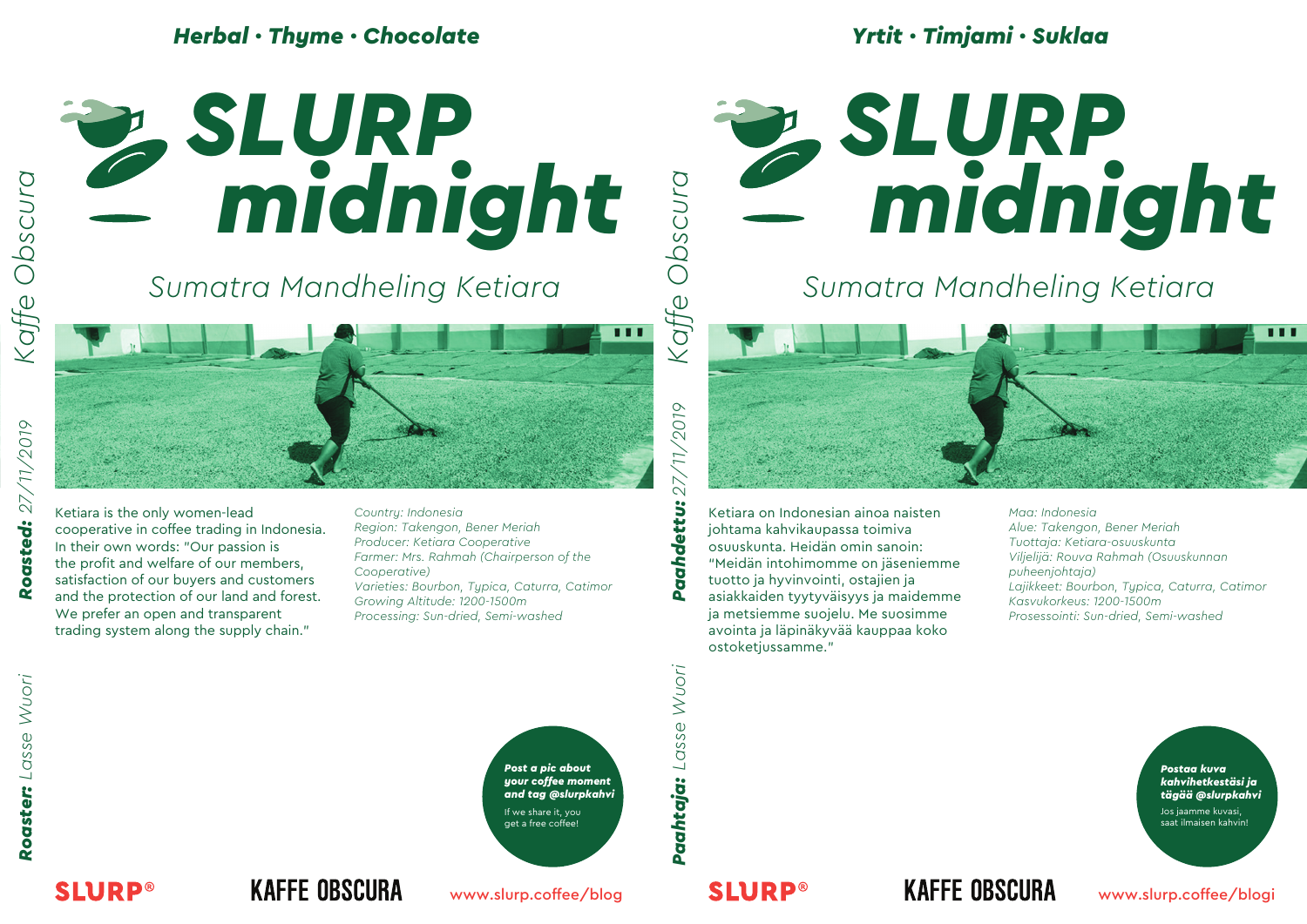## *Yrtit · Timjami · Suklaa*

# *midnight midnight SLURP*

## *Sumatra Mandheling Ketiara*



Ketiara on Indonesian ainoa naisten johtama kahvikaupassa toimiva osuuskunta. Heidän omin sanoin: "Meidän intohimomme on jäseniemme tuotto ja hyvinvointi, ostajien ja asiakkaiden tyytyväisyys ja maidemme ja metsiemme suojelu. Me suosimme avointa ja läpinäkyvää kauppaa koko ostoketjussamme."

*Maa: Indonesia Alue: Takengon, Bener Meriah Tuottaja: Ketiara-osuuskunta Viljelijä: Rouva Rahmah (Osuuskunnan puheenjohtaja) Lajikkeet: Bourbon, Typica, Caturra, Catimor Kasvukorkeus: 1200-1500m Prosessointi: Sun-dried, Semi-washed*

#### *Postaa kuva kahvihetkestäsi ja tägää @slurpkahvi*

Jos jaamme kuvasi, saat ilmaisen kahvin!

## **SLURP®**

## **KAFFE OBSCURA**

#### www.slurp.coffee/blogi